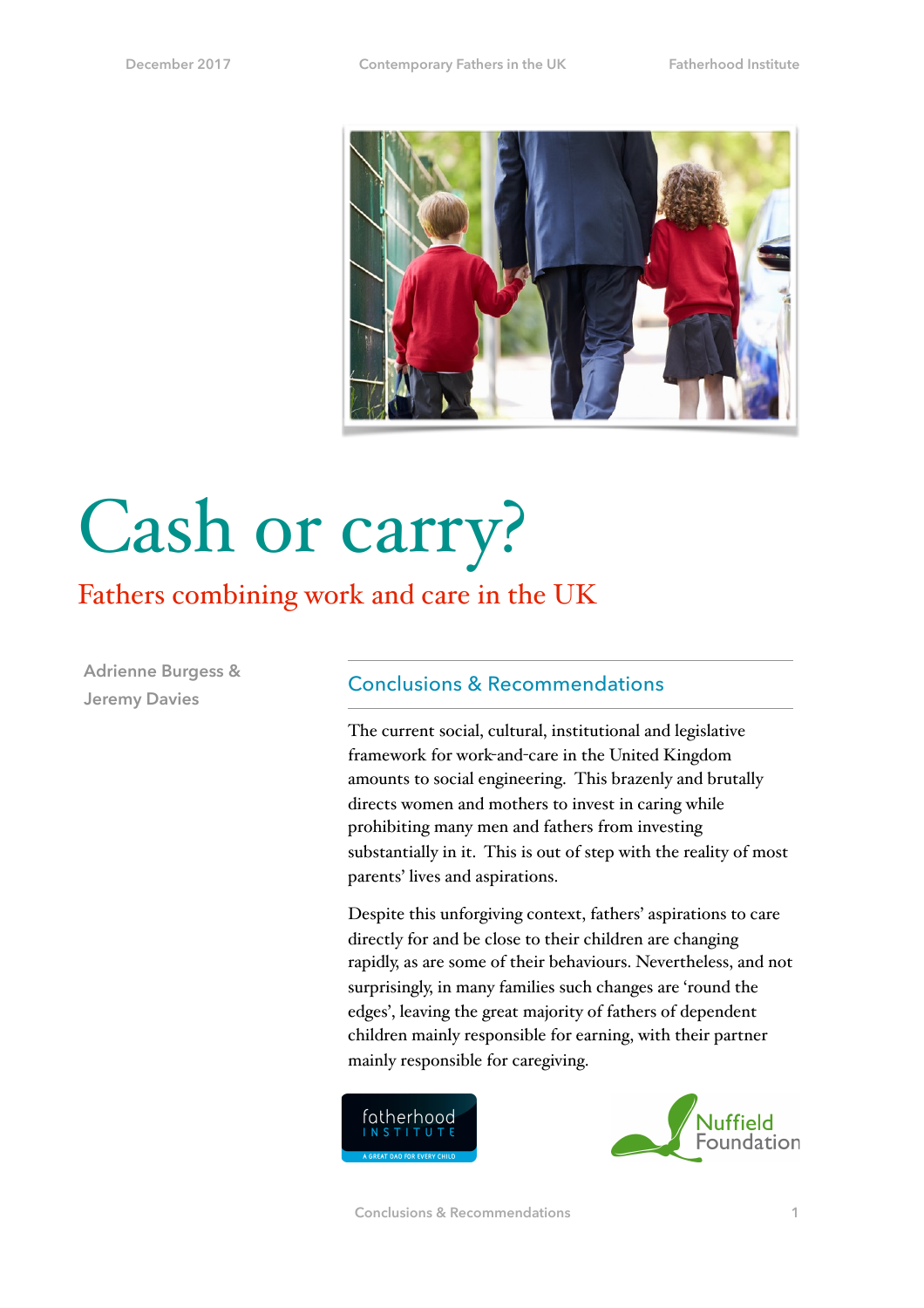As documented in our Full Report, traditionalism in parents' gender roles incurs economic and personal costs. Where children are concerned, it is directly associated with negative developmental outcomes, with indirect effects including increased likelihood of family poverty and child abuse, as well as separation/ divorce. All of these present hazards for children. In addition, State support for mothers (but not fathers) as children's intimate caregivers, contravenes Article 7 of the UN Convention on the Rights of the Child. Article 7 accords children 'as far as possible, the right to know and be cared for by his or her parents.' Countries like the UK that have ratified the UNCRC are therefore required to do everything 'possible' to enable care by both parents. In this respect, the British government is clearly contravening Article 7. (One would have to employ considerable sophistry to argue that 'cared for' could mean financial support alone, without reference to direct care.)

#### RECOMMENDATION 1: Fair Jobs for Fathers

In families with at least one working parent, only one mother in five (22%) brings home even half the family income. This is in part due to the Gender Pay Gap, which makes it difficult for fathers to work shorter hours or take leave for parenting. since family income is more likely to be compromised when they do. We therefore call on the Government to strengthen current efforts to eliminate the Gender Pay Gap by 2025. This will entail a radical shake-up of employment law to make it easier for fathers, as well as mothers, to care and earn for their families.

### RECOMMENDATION 2: Employers to provide parity in paid leave entitlements to mothers and fathers

We recommend employers who wish to benefit fully from the loyalty and commitment of fathers in their organisation, to upgrade their policies to provide parity to mothers and fathers in leave entitlements, including taking immediate action to 'top up' Paternity and Parental Pay to the level of Maternity Pay they offer and actively promoting and facilitating take-up by fathers. By 2020, we would anticipate that progressive employers will, for expectant and new fathers, automatically schedule not only well-paid Paternity Leave but also well paid Parental Leave to match their offer to mothers (this leave to be taken during the first twelve months after the birth). Fathers not wishing to take these leaves could opt out.

## RECOMMENDATION 3: Require employers to publish 'care equity' information

Large UK employers are now required to publish 'pay equity' information (i.e. comparative pay levels for female and male employees). For more details see ACAS' guide to gender pay [gap reporting. Such employers should also be required to publish, by gender and parent](http://www.acas.org.uk/index.aspx?articleid=5768)status, 'care equity' information: take-up of Maternity, Paternity and Parental Leave and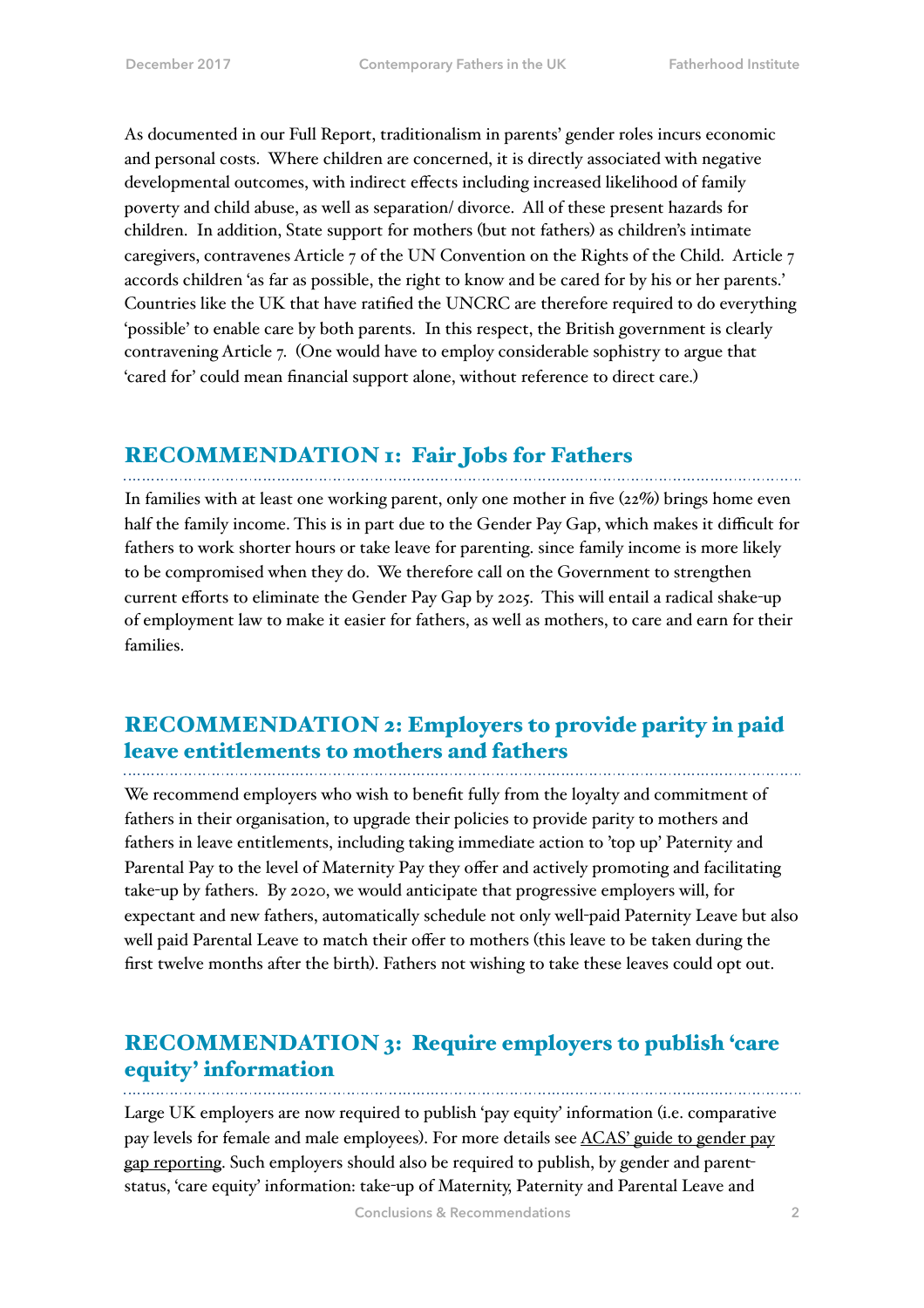flexible working 'for family reasons', as well as employer responses to flexible working requests.

#### RECOMMENDATION 4: Redesign the UK's parenting leave system

1.A Eligibility for Paternity Leave and Pay Fathers who will have worked for an employer for 15 weeks before their baby's due date (rather than for 41 weeks, as currently) should be eligible for the Statutory two weeks Paternity Leave, bringing this in line with mothers' eligibility for Maternity Leave

1.B Self-employed and non-eligible fathers Self-employed and 'dependent contractor/ 'worker' fathers, as well as employed fathers not eligible for Paternity Leave and Pay, should be eligible for a period of leave for parenting as well as a Statutory Paternity Allowance payment (equivalent to the Maternity Allowance currently paid to comparable mothers).

1.C Abolish the current Shared Parental Leave (SPL) and Pay system (i.e. Maternity Leave and Pay that eligible mothers can transfer to an eligible partner). This policy is ineffective and discriminatory: eligibility is seriously limited; the policy is too complex for most to understand; the statutory pay level is too low for most fathers to be able to participate in the scheme

#### 1.D In place of SPL, introduce a non-transferable 13-week leave (the 'Father's

Quota'), reserved for fathers/ mothers' partners to be taken in the first year of an infant's life. Eligibility, as with current Paternity Leave, should rest solely on that parent's own employment history, without reference to the mother's

#### 1.E Improve pay for fathers' leave:

(i) Expectant/ adoptive fathers/ mothers' partners are currently eligible for unpaid time off to attend two antenatal appointments. *This leave should be paid at 100% of salary* (with a 'cap' – see below for definition of 'cap')

(ii) Statutory Paternity Leave (two weeks) *should be paid at 90% of salary* (again with a cap) (iii) The first four weeks of the new 13-week Father's Quota *should be paid, in line with current Statutory Maternity Pay, at 90% of salary* (with a cap). The remaining nine weeks of the Father's Quota *should paid at the Statutory Minimum* (currently £140.98 per week), with the ambition to increase both the length and pay levels of the Father's Quota as well as the pay levels of Maternity Pay steadily over time to the point at which each parent qualifies for six months' non-transferable leave paid at  $90\%$  of salary (with a cap) to be taken in the first year of their child's life. Mothers could still take longer Maternity Leave if they so wished, but at a cost to the family's finances, since the Father's Quota (and associated pay) would be lost.

**1.F Introduce a 'cap' on Maternity Pay** (i.e. the amount the employer is reimbursed by the Exchequer when an employed mother takes Maternity Leave): currently, there is no 'cap' on the level at which the Exchequer must reimburse the employer for mothers' earnings when she is on the first six weeks of Maternity Leave. The Exchequer must reimburse the